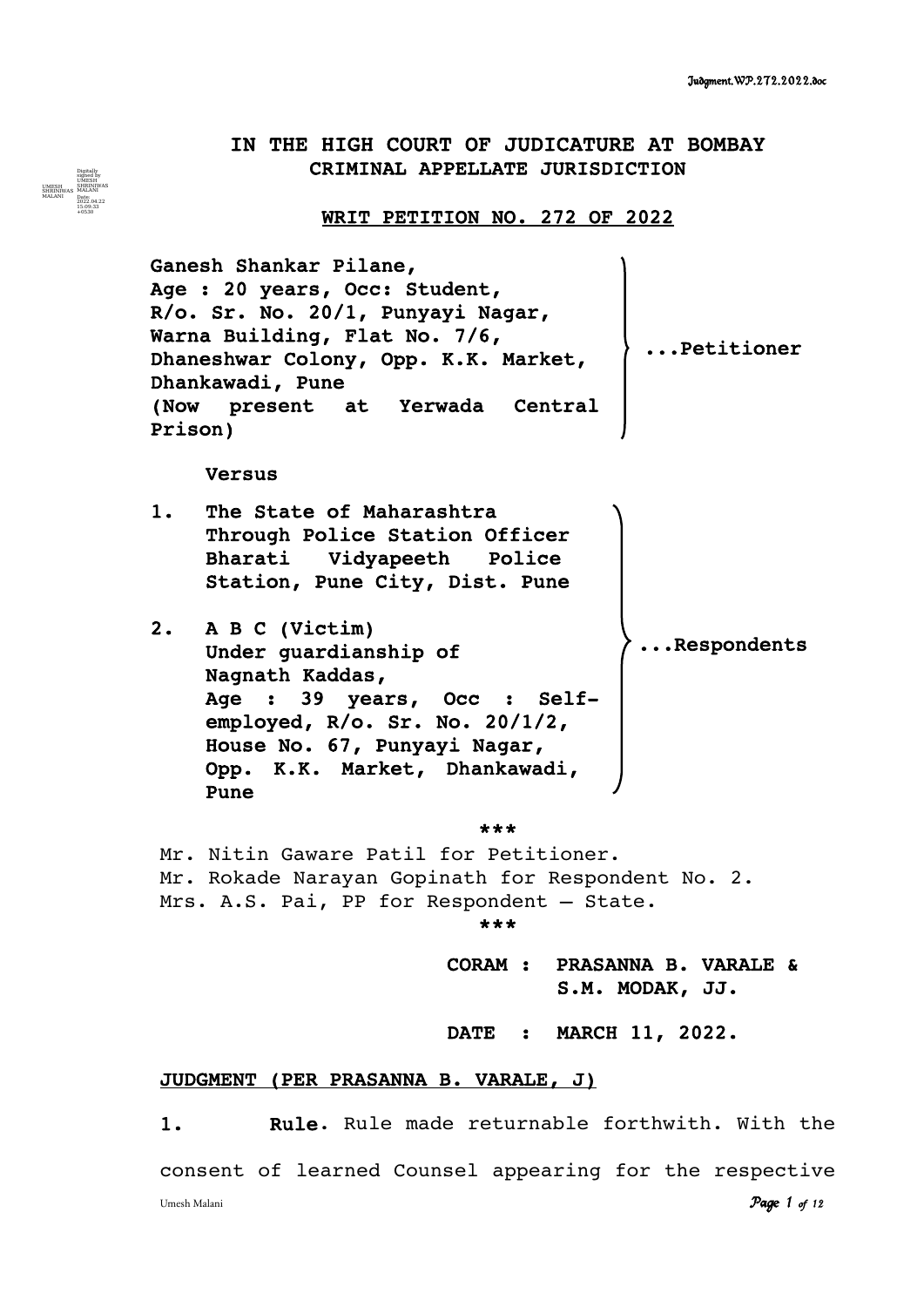parties, matter is taken up for hearing and disposal, at admission stage.

2. The Petitioner is before this Court seeking quashment of the first information report bearing Crime No. 701/2019 registered with Bharati Vidyapith Police Station, Pune on 23.11.2019 for the offences punishable under Setions 376, 377, 506 of IPC and well as under Sections 4 & 5 of Protection of Children from Sexual Offences Act, 2012.

3. Perusal of the copy of the first information report lodged at the instance of Respondent No. 2, who was a minor at the time of lodgment of report, shows that the victim was prosecuting her studies in class 12 in private college whereas the Petitioner was also prosecuting his study for the first year of degree course as an external student. As the Petitioner was residing in the same area of Respondent No. 2, they initially had an casual acquaintance and the same subsequently, turned into a friendship. They have exchanged their phone numbers and then there was a virtual contact between them on social media platform. The friendship subsequently resulted in close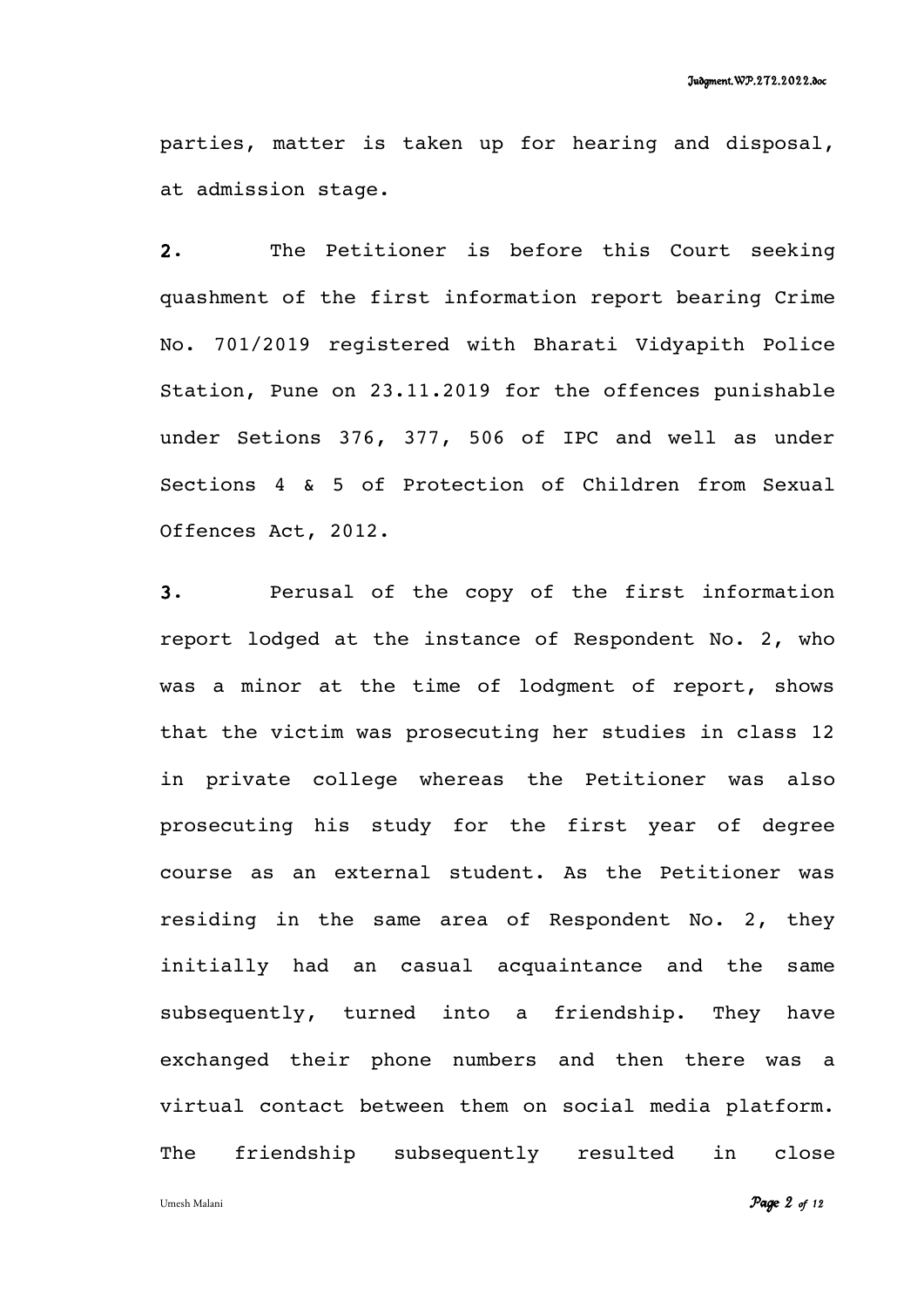relationship and the Petitioner in the month of November, 2019 called the Respondent No. 2 to meet him. It may not be necessary for us to refer to allegations in detail, suffice it to say that, as per the allegation, the Petitioner laid Respondent No. 2 to some unknown place and even though the Respondent No. 2 resisted, the Petitioner by overpowering, exploited Respondent No. 2 physically and sexually. It is further alleged in the report that the Petitioner by giving threats of disclosure of the incident compelled the Respondent No. 2 to keep mum and Respondent No. 2 due to apprehension of defamation in the society and family avoided even to disclose incident to her parents. After sometime because of mental trauma suffered by Respondent No 2, she disclosed the incident to her grandfather. The grandfather then took the parents of Respondent No. 2 in confident and then victim and her family members approached the Bharosa Cell, Pune and subsequently the report was lodged.

4. The investigation agency completed the exercise of investigation and filed the charge-sheet bearing no. 77/2020 before the Special Court, Pune. As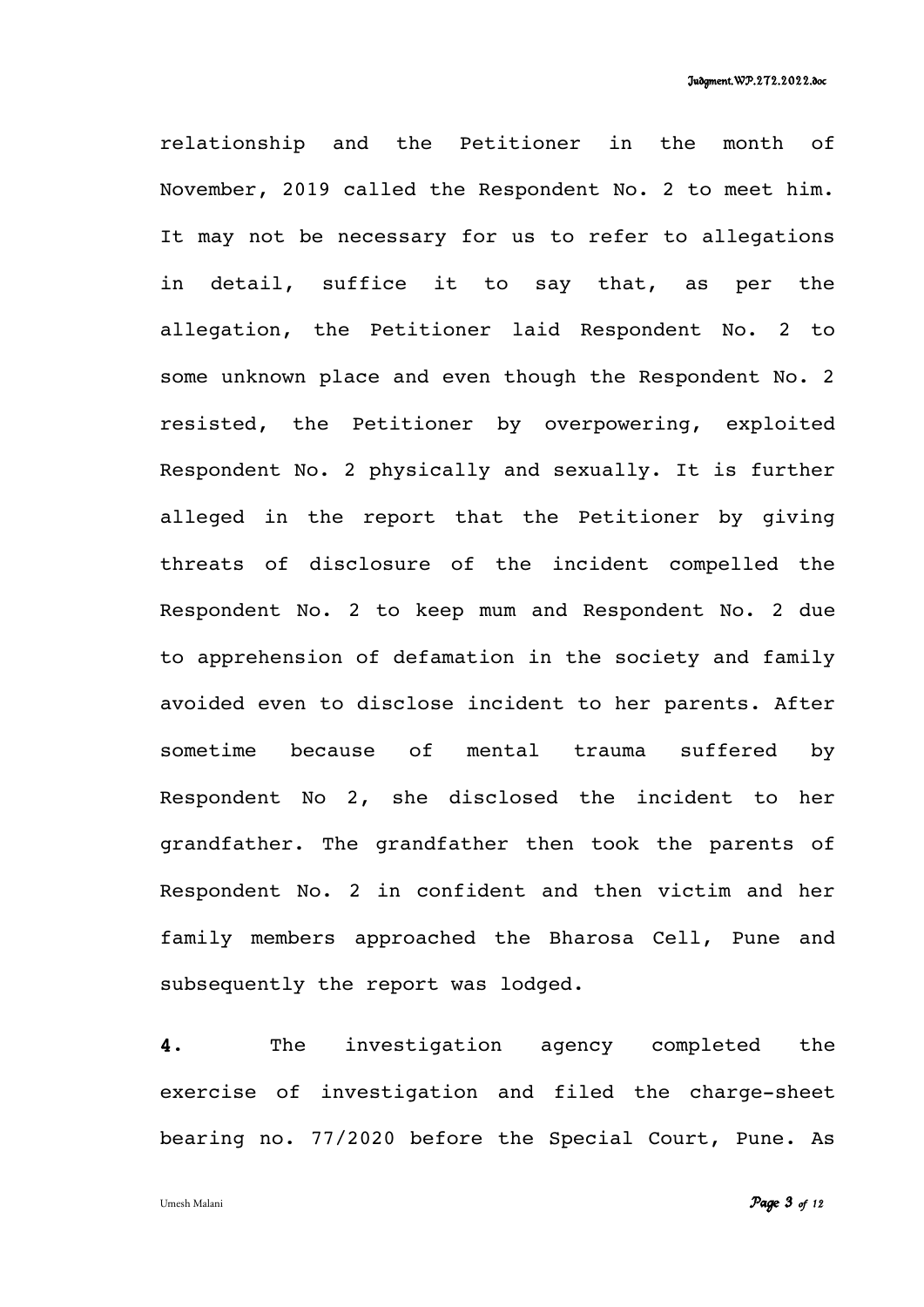per the charge-sheet as many as statement of 13 witnesses are recorded including the panch witness and the medical officer.

5. An affidavit-in-reply is filed on behalf of Respondent No. 2 i.e., victim herself. Perusal of the affidavit-in-reply shows that at the time of filing of the reply i.e. on 27.01.2022 the Respondent No. 2 had attained the majority and she is of 20 years of age. It would be useful to refer to the statements appearing on the affidavit-in-reply and they read thus:

> 2. I say that, we are residing in same vicinity and on account of intervention of close friends, respectable persons from the society and elder ones, we have resolved the dispute, to live with peace and amity. I say that, the deponent want to lead peaceful life and further concentrate on education and career.

> 3. I say that the deponent and his father on 14.10.2021 have filed affidavits at Exh 35 & 36 respectively, before the learned special court, Pune stating that, they are not interested in prosecuting the present petitioner and so also in prosecuting the trial further. It has been further stated that, the father as well as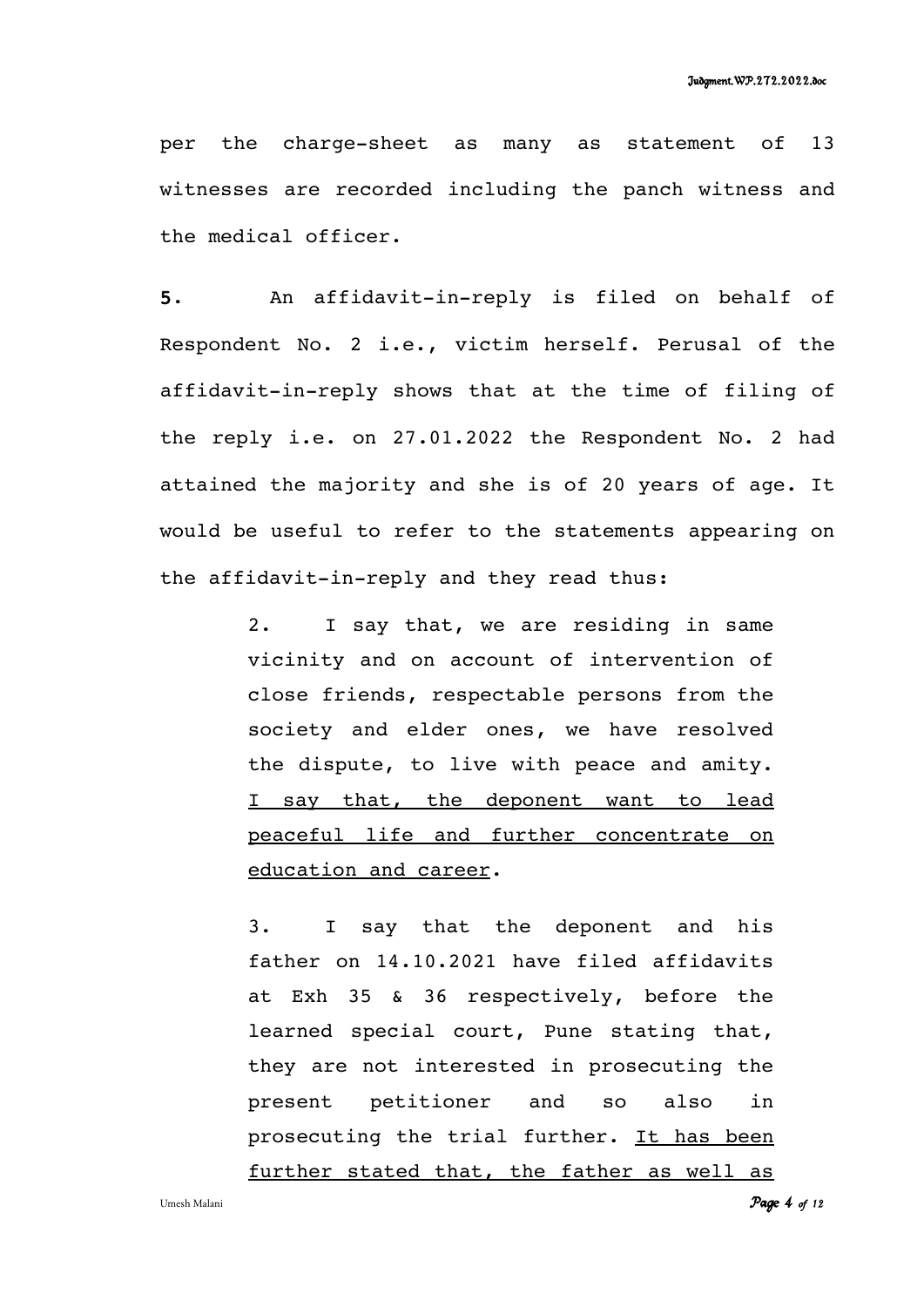deponent have no grievance against the present petitioner. I also reaffirm contents of the said affidavit.

4. I say that, myself and my parents have also been apprised of the actual scenario and neither me nor my parents are interested in prosecuting the petitioner. On account of pending criminal prosecution already damage has been caused to the reputation and educational career of the deponent. I say that, the protracted trial would result into hardships to the deponent and so also to my family and thus the parties have mutually agreed to file instant petition seeking quashment of impugned FIR and pending criminal prosecution.

6. Copies of the affidavit-in-replies filed by the Respondent No. 2 before District and Sessions Judge in Special Case No. 45/2020 are also annexed to the affidavit-in-reply.

7. In view of the above referred affidavits as well as in view of the statements made in the Petition, it can safely be said that quashing of the FIR and proceedings is sought for by consent of the parties.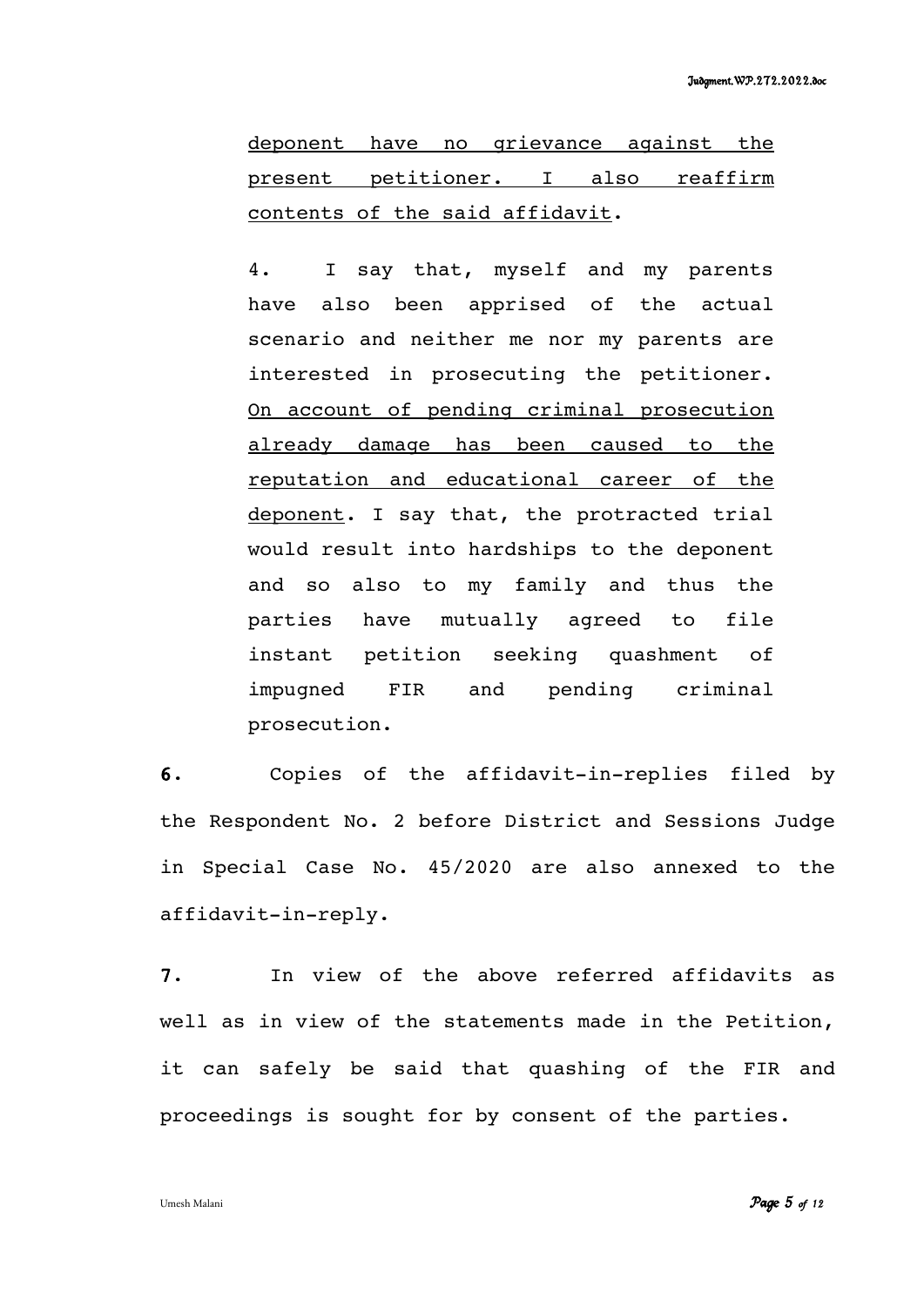8. Mr. Gaware, learned Counsel appearing for the Petitioner submitted that though the offences attracted against the Petitioner are serious, considering the will and wish expressed by Respondent No. 2 namely, to lead a peaceful life and concentrate on hear academic career leaving behind past, this Court by exercising its powers under Sections 482 of Code of Criminal Procedure can certainly allow the Petition so as to secure the ends of justice. Mr. Gaware further submitted that it is also a consistent view of the Hon'ble the Apex Court and this Court that while exercising the powers under Section 482 of Code of Criminal Procedure the Court will have to consider all the necessary factors and the seriousness of the offences is one of the consideration and cannot be a sole criteria so as to reject the prayer for quashment. Mr. Gaware then placed heavy reliance on the judgment oftenly quoted the judgment of the Apex Court in the matter of Narinder Singh & Ors Vs. State of Punjab &  $Anr<sup>1</sup>$  $Anr<sup>1</sup>$  $Anr<sup>1</sup>$ . Mr. Gaware also placed reliance in the matter of Taj @ Arjun S/o. Ajay Mishra and Anr Vs. State of Maharashtra<sup>[2](#page-5-1)</sup>. Thus, learned Counsel prayed for allowing

<span id="page-5-0"></span><sup>2014</sup> DGLS (SC) 285

<span id="page-5-1"></span><sup>2</sup> CRIMINAL APPLICATION (APL) NO. 988 OF 2019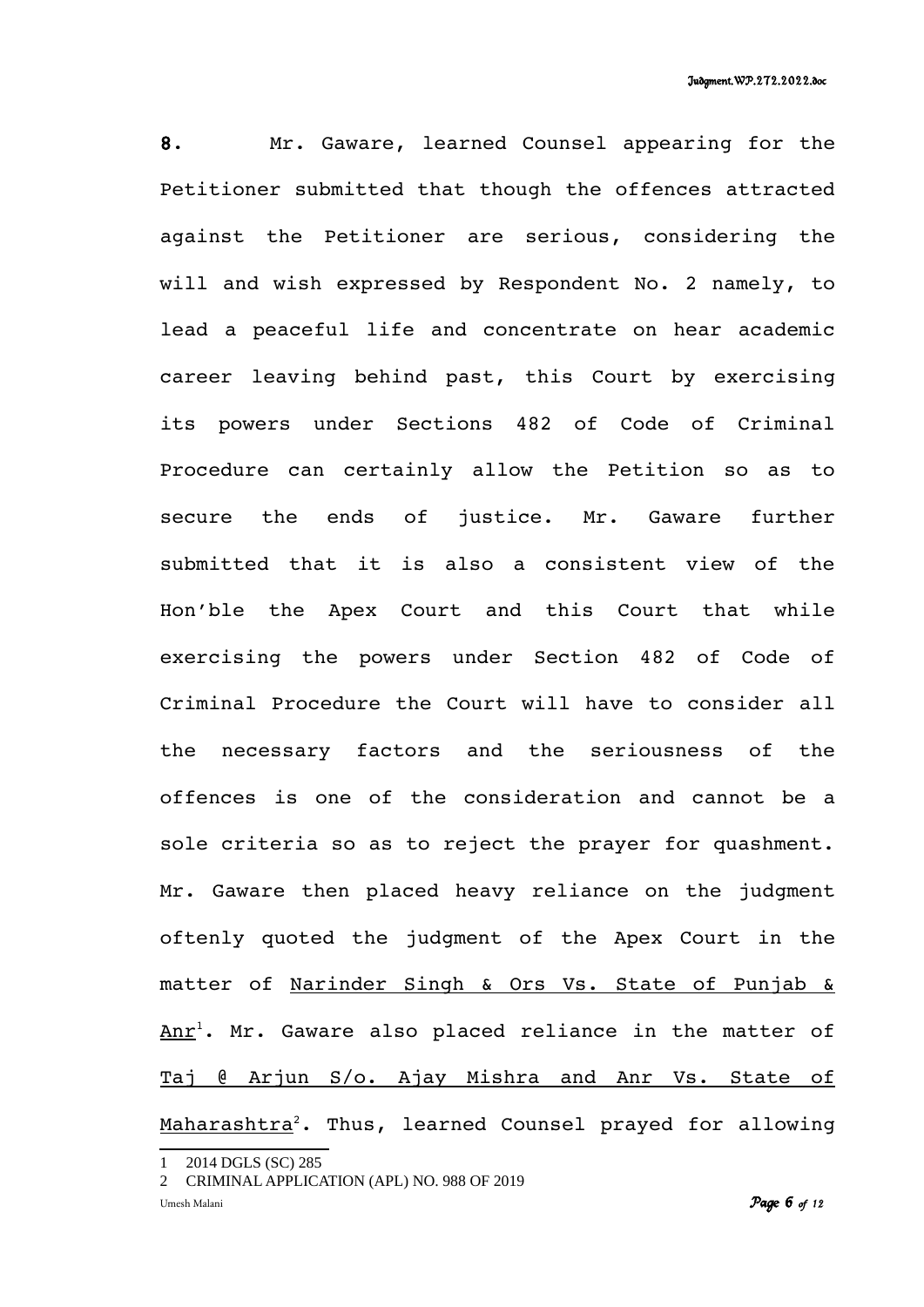the Petition.

9. Learned APP appearing for the Respondent – State opposing the Petition vehemently submitted that even though the parties might have arrived at a settlement and are seeking quashment by consent, considering the nature of offences particularly offences punishable under Sections 376 and 377 of IPC being attracted along with the provisions of Section 4 & 5 of Protection of Children from Sexual Offences Act, 2012 are attracted, the Petition may not be allowed. It is also the submission of learned APP that the Petitioner had committed a serious offence and admittedly at the time of the incident the Respondent No. 2 was a minor as such, the Petitioner had sexually exploited a minor girl. Thus, learned APP prayed that Petition may be dismissed.

10. On considering the rival submissions of learned Counsel appearing for respective parties as well going through the judgments relied on, in our opinion, the Counsel for Petitioner made out a case for allowing the Petition.

11. True it is that, bare perusal of the first Umesh Malani *Page 7 of 12*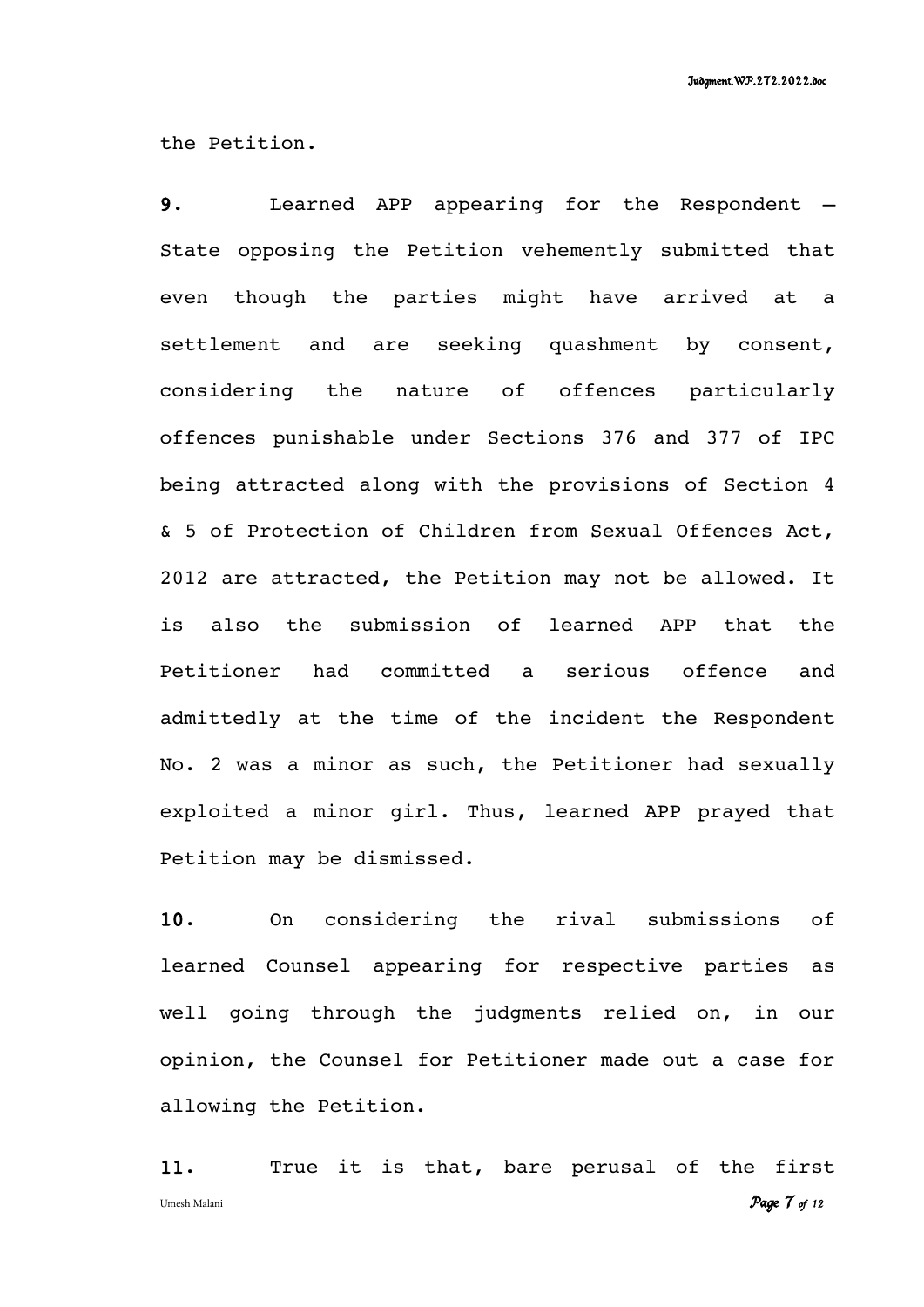information report and the material reflected in the charge-sheet show that a serious offence is committed by the Petitioner. The statement of witnesses and medical officer also supports the case of Respondent No. 2, at the same time, this Court cannot loose sight of the fact that the victim had reiterated her free will and prosecuting her academic career and concentrate her studies. It is stated in the affidavit of Respondent No. 2 that in her desire to prosecute the academic course and further studies, the pendency of the criminal proceedings and trial would be an hurdle. It seems that the Respondent No. 2 is adopting an approach of leaving behind her baggage of past and proceeding further in the life concentrating on the positive side for better future. In view of no objection for quashing of the report and proceedings by Respondent No. 2, it can safely be said that in the prosecution if permitted to continue there is hardly any chance of conviction being recorded against the Petitioner and the continuity of such prosecution would be nothing but futile exercise.

12. Mr. Gaware was justified in placing reliance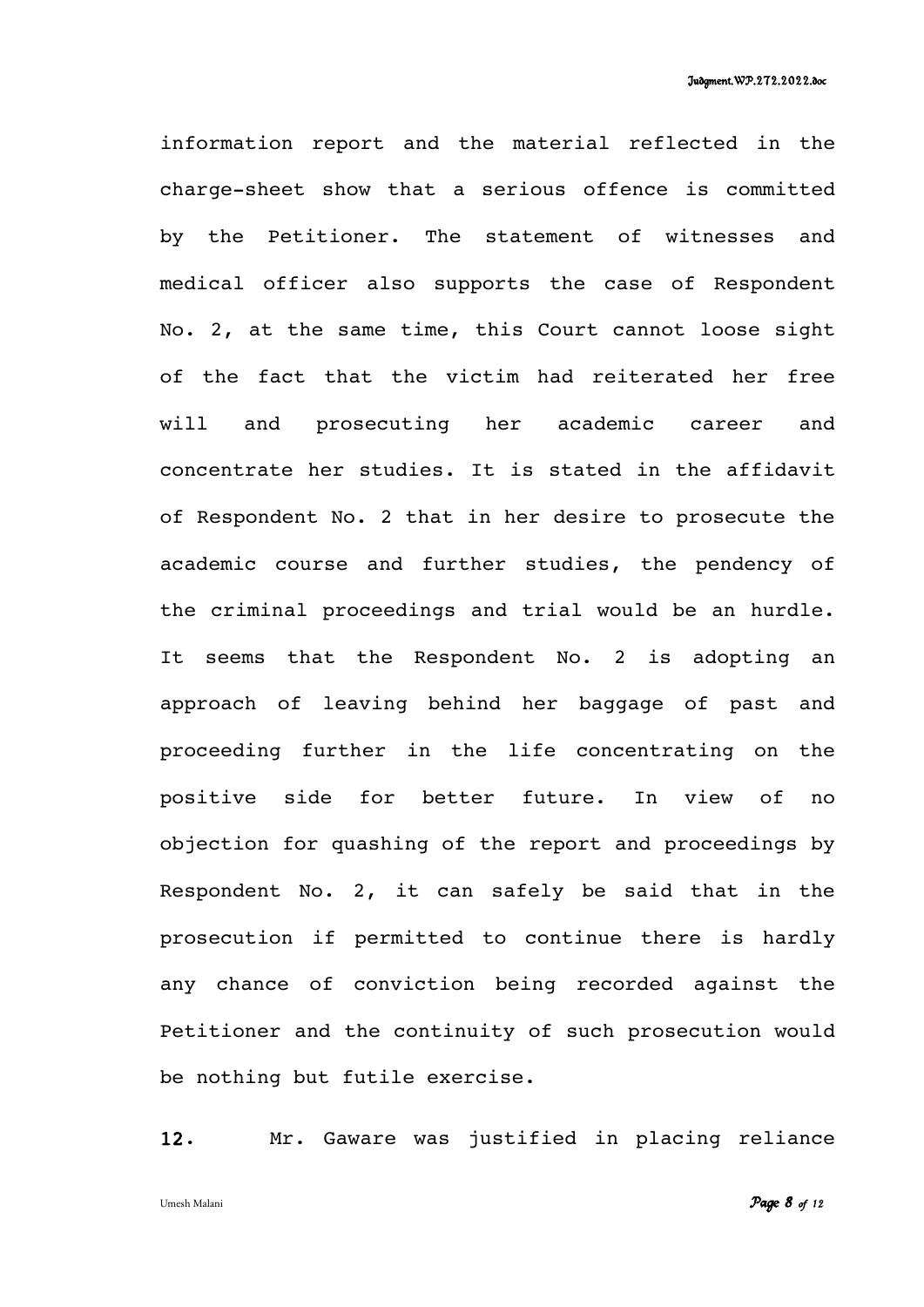on the recent judgment of the Division bench of this Court in the matter of Taj @ Arjun Mishra (supra). In the said judgment various judgments of the Apex Court including Narinder Singh's judgment is also considered.

13. It may not be out of place to refer to observations of the Apex Court in the matter of State of Madhya Pradesh Vs. Laxmi Narayan and Others<sup>[3](#page-8-0)</sup> and Prabatbhai Aahir Vs. The State of Gujarat<sup>[4](#page-8-1)</sup> which are reproduced in the judgment. For ready reference, we may refer to those observations as under:

9. …

…

…

15.5 While exercising the power under Section <sup>482</sup> of the Code to quash the criminal proceedings in respect of noncompoundable offences, which are private in nature and do not have a serious impart on society, on the ground that there is <sup>a</sup> settlement/compromise between the victim and the offender, the High Court is required to consider the antecedents of the accused; the conduct of the accused, namely, whether the accused was absconding and why he was absconding, how he had

<span id="page-8-0"></span>3 (2019) 5 SCC 688

<span id="page-8-1"></span><sup>4</sup> (2018) SCC (Cri) 1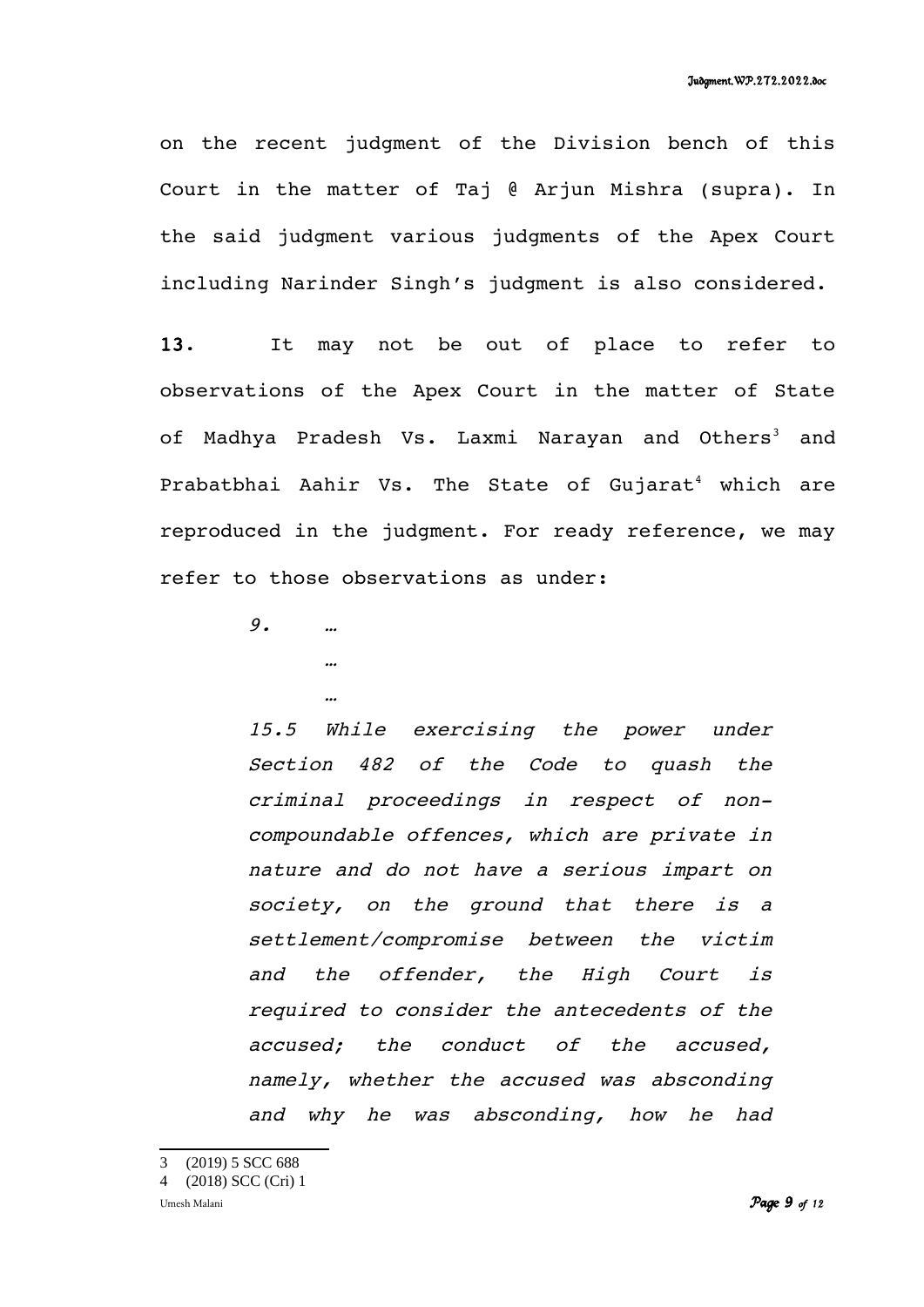managed with the complainant to enter into a compromise etc.

10. …

… …

16.1 Section <sup>482</sup> preserves the inherent powers of the High Court to prevent an abuse of the process of any court or to secure the ends of justice. The provision does not confer new powers. It only recognises and preserves powers which inhere in the High Court;

16.2 The invocation of the jurisdiction of the High Court to quash a First Information Report or <sup>a</sup> criminal proceeding on the ground that a settlement has been arrived at between the offender and the victim is not the same as the invocation of jurisdiction for the purpose of compounding an offence. While compounding an offence, the power of the court is governed by the provisions of Section <sup>320</sup> of the Code of Criminal Procedure, 1973. The power to quash under Section 482 is attracted even if the offence is non-compoundable.

16.3 In forming an opinion whether <sup>a</sup> criminal proceeding or complaint should be quashed in exercise of its jurisdiction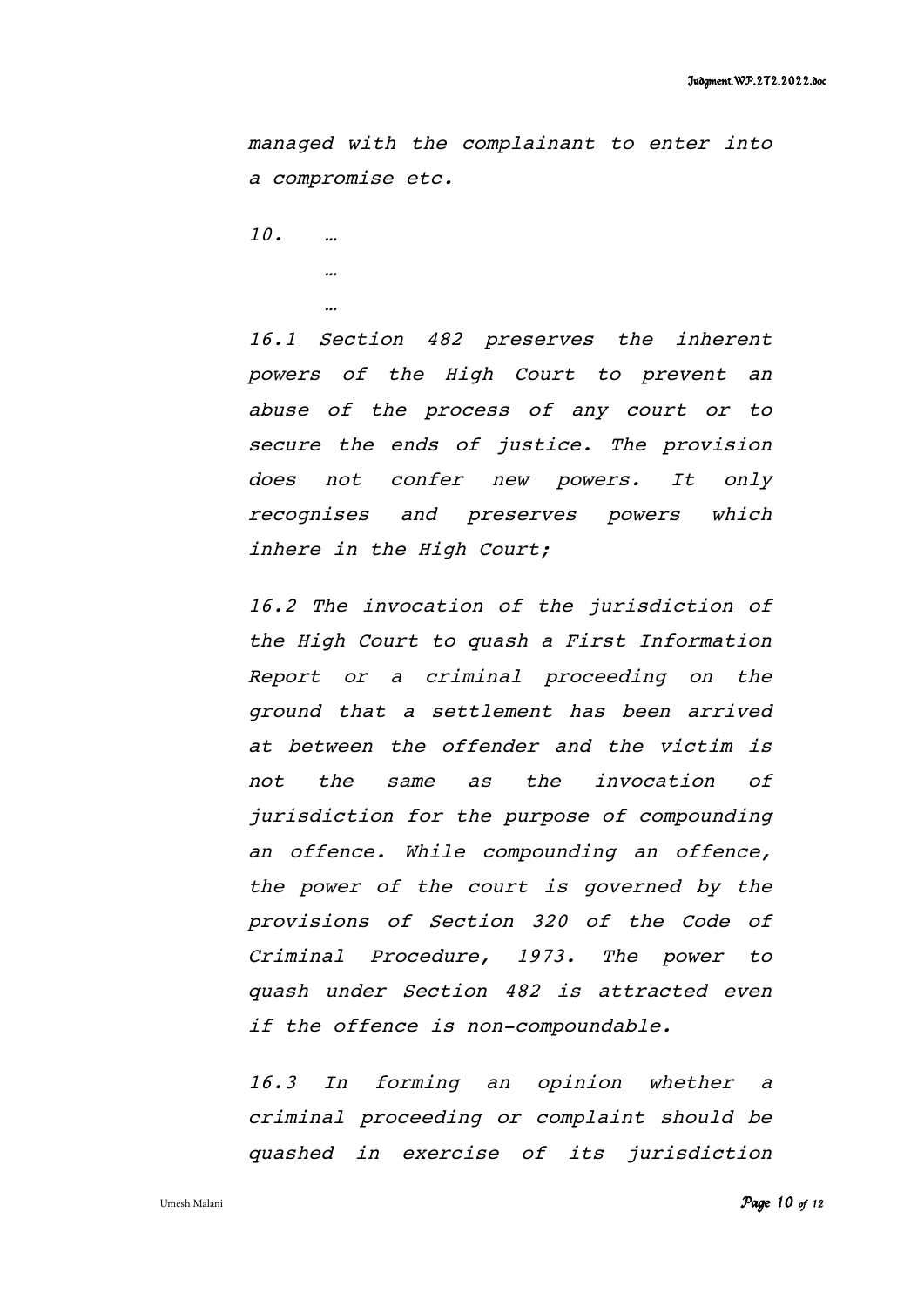under Section 482, the High Court must evaluate whether the ends of justice would justify the exercise of the inherent power;

16.4 While the inherent power of the High Court has a wide ambit and plenitude it has to be exercised; (i) to secure the ends of justice or (ii) to prevent an abuse of the process of any court;

16.5 The decision as to whether a complaint or First Information Report should be quashed on the ground that the offender and victim have settled the dispute, revolves ultimately on the facts and circumstances of each case and no exhaustive elaboration of principles can be formulated;

16.10 There is yet an exception to the principle set out in propositions 16.8 and 16.9 above. Economic offences involving the financial and economic well-being of the state have implications which lie beyond the domain of <sup>a</sup> mere dispute between private disputants. The High Court would be justified in declining to quash where the offender is involved in an activity akin to <sup>a</sup> financial or economic fraud or misdemeanour. The consequences of the act complained of upon the financial or economic system will weigh in the balance.